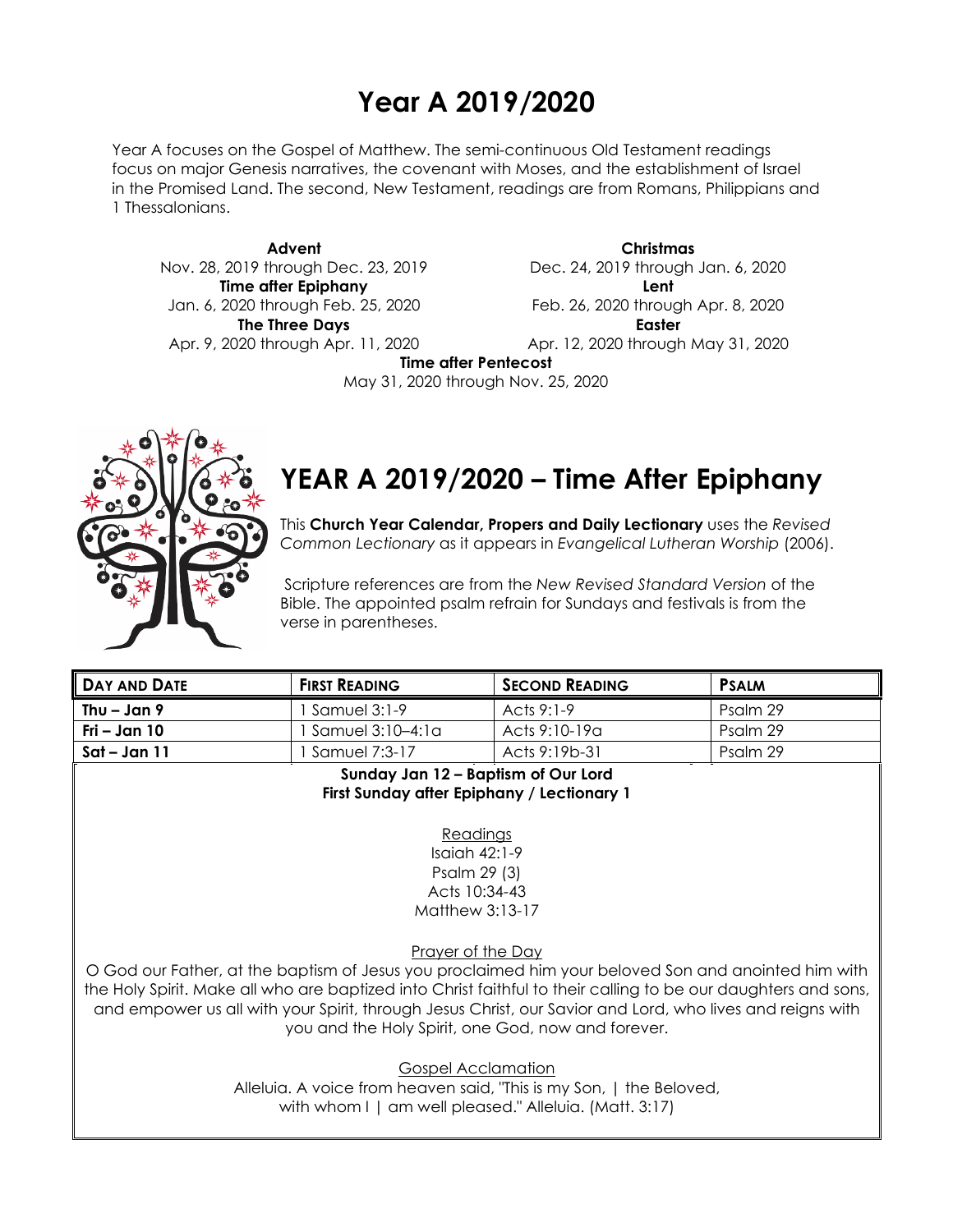| Color: White   |                   |                  |                |
|----------------|-------------------|------------------|----------------|
| $Mon - Jan 13$ | Genesis 35:1-15   | Acts 10:44-48    | Psalm 89: 5-37 |
| Tue – Jan $14$ | Jeremiah 1:4-10   | Acts $8:4-13$    | Psalm 89: 5-37 |
| Wed $-$ Jan 15 | Isaiah 51:1-16    | Matthew 12:15-21 | Psalm 89: 5-37 |
| Thu $-$ Jan 16 | $Isqich 22:15-25$ | Galatians 1:6-12 | Psalm 40:1-11  |
| Fri – Jan $17$ | Genesis 27:30-38  | Acts 1:1-5       | Psalm 40:1-11  |
| $Sat - Jan 18$ | Kings 19:19-21    | Luke $5:1-11$    | Psalm 40:1-11  |

*Or*

### **Saturday Jan 18 Confession of Peter**

**Readings** Acts 4:8-13 Psalm 18:1-6, 16-19 (2) 1 Corinthians 10:1-5 Matthew 16:13-19

Prayer of the Day

Almighty God, you inspired Simon Peter to confess Jesus as the Messiah and Son of the living God. Keep your church firm on the rock of this faith, so that in unity and peace it may proclaim one truth and follow one Lord, your Son, Jesus Christ, our Savior, who lives and reigns with you and the Holy Spirit, one God, now and forever.

Gospel Acclamation

Alleluia. You will be my witnesses in Jerusalem, in all Judea | and Samaria, and to the ends | of the earth. Alleluia. (Acts 1:8)

Color: White

#### **Sunday Jan 19 – Second Sunday After Epiphany / Lectionary 2**

Readings

Isaiah 49:1-7 Psalm 40:1-11 (8) 1 Corinthians 1:1-9 John 1:29-42

Prayer of the Day

Holy God, our strength and our redeemer, by your Spirit hold us forever, that through your grace we may worship you and faithfully serve you, follow you and joyfully find you, through Jesus Christ, our Savior and Lord.

> Gospel Acclamation Alleluia. In the | Word was life, and the life was the light | of all people. Alleluia. (John 1:4)

| Color: Green   |                       |                   |               |
|----------------|-----------------------|-------------------|---------------|
| Mon $-$ Jan 20 | Exodus 12:1-13, 21-28 | Acts 8:26-40      | Psalm 40:6-17 |
| Tue – Jan $21$ | Isaiah $53:1-12$      | Hebrews $10:1-4$  | Psalm 40:6-17 |
| Wed – Jan $22$ | Isaiah 48:12-21       | Matthew 9:14-17   | Psalm 40:6-17 |
| Thu – Jan $23$ | Samuel 1:1-20         | Galatians 1:11-24 | Psalm 27:1-6  |
| Fri – Jan 24   | Samuel 9:27 — 10:8    | Galatians 2:1-10  | Psalm 27:1-6  |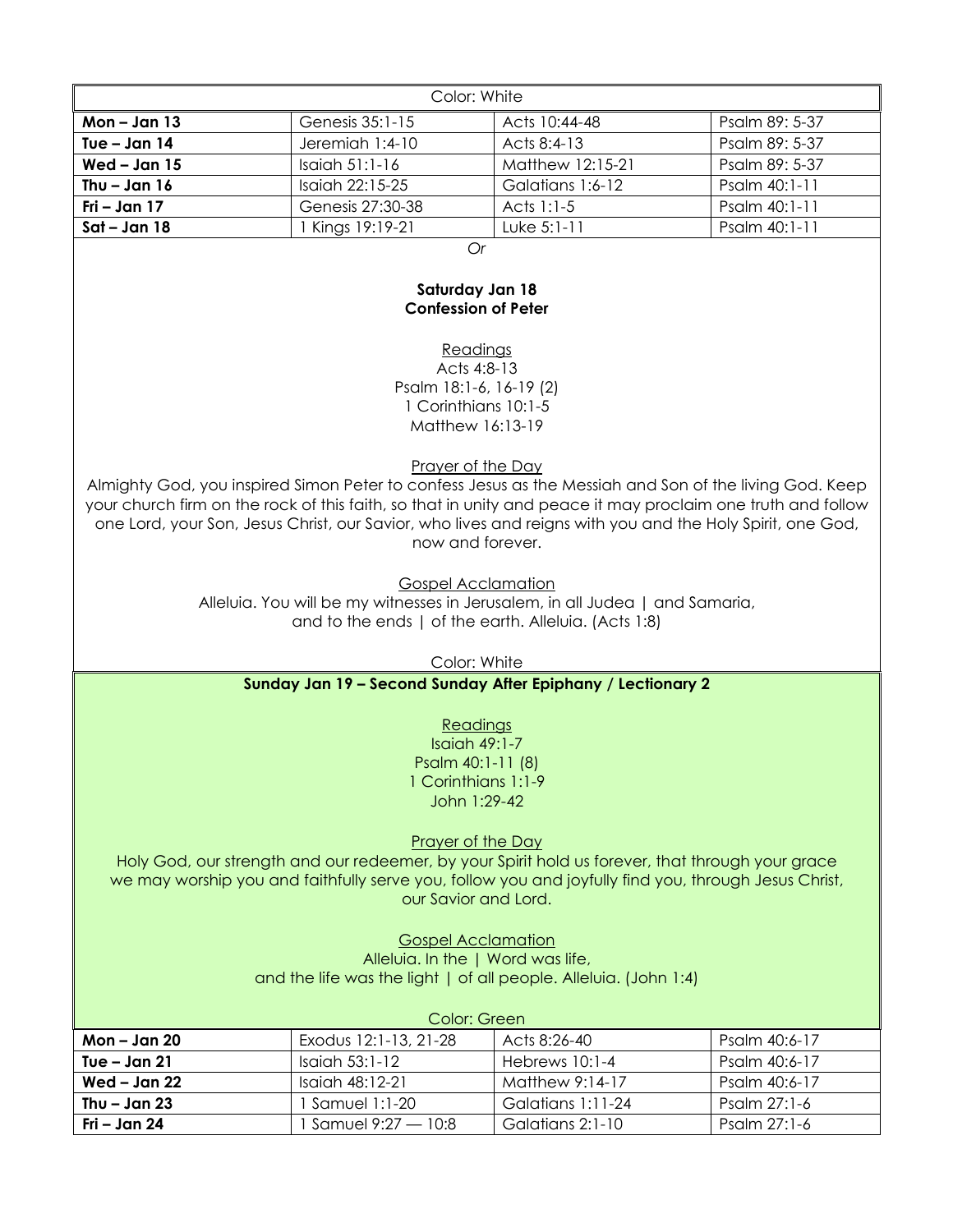| $Sat - Jan 25$                                                                                                                                                                                                                                                                                                                                                                                                             | 1 Samuel 15:34 -<br>16:13                                                                                                          | Luke 5:27-32                                               | Psalm 27:1-6  |  |
|----------------------------------------------------------------------------------------------------------------------------------------------------------------------------------------------------------------------------------------------------------------------------------------------------------------------------------------------------------------------------------------------------------------------------|------------------------------------------------------------------------------------------------------------------------------------|------------------------------------------------------------|---------------|--|
|                                                                                                                                                                                                                                                                                                                                                                                                                            | Or                                                                                                                                 |                                                            |               |  |
| Saturday Jan 25<br><b>Conversion of Paul</b>                                                                                                                                                                                                                                                                                                                                                                               |                                                                                                                                    |                                                            |               |  |
| Readings<br>Acts 9:1-22<br>Psalm 67 (3)<br>Galatians 1:11-24<br>Luke 21:10-19                                                                                                                                                                                                                                                                                                                                              |                                                                                                                                    |                                                            |               |  |
| Prayer of the Day<br>O God, by the preaching of your apostle Paul you have caused the light of the gospel to<br>shine throughout the world. Grant that we may follow his example and be witnesses to the truth<br>of your Son, Jesus Christ, our Savior and Lord, who lives and reigns with you and the Holy Spirit,<br>one God, now and forever.                                                                          |                                                                                                                                    |                                                            |               |  |
|                                                                                                                                                                                                                                                                                                                                                                                                                            | <b>Gospel Acclamation</b><br>Alleluia. This Jesus   God raised up,<br>and of that all of   us are witnesses. Alleluia. (Acts 2:32) |                                                            |               |  |
|                                                                                                                                                                                                                                                                                                                                                                                                                            | Color: White                                                                                                                       |                                                            |               |  |
|                                                                                                                                                                                                                                                                                                                                                                                                                            |                                                                                                                                    | Sunday Jan 26 - Third Sunday after Epiphany / Lectionary 3 |               |  |
| Readings<br>Isaiah $9:1-4$<br>Psalm 27:1, 4-9 (1)<br>1 Corinthians 1:10-18<br><b>Matthew 4:12-23</b>                                                                                                                                                                                                                                                                                                                       |                                                                                                                                    |                                                            |               |  |
| Prayer of the Day<br>Lord God, your loving kindness always goes before us and follows after us. Summon us into your light,<br>and direct our steps in the ways of goodness that come through the cross of your Son, Jesus Christ,<br>our Savior and Lord.<br><b>Gospel Acclamation</b><br>Alleluia. Jesus preached the good news   of the kingdom<br>and cured every sickness a-   mong the people. Alleluia. (Matt. 4:23) |                                                                                                                                    |                                                            |               |  |
| Color: Green                                                                                                                                                                                                                                                                                                                                                                                                               |                                                                                                                                    |                                                            |               |  |
| $Mon - Jan 27$                                                                                                                                                                                                                                                                                                                                                                                                             | Judges 6:66-24                                                                                                                     | Ephesians 5:6-14                                           | Psalm 27:7-14 |  |
| Tue $-$ Jan 28                                                                                                                                                                                                                                                                                                                                                                                                             | Judges 7:12-22                                                                                                                     | Philippians 2:12-18                                        | Psalm 27:7-14 |  |
| Wed - Jan 29                                                                                                                                                                                                                                                                                                                                                                                                               | Genesis 49:1-2, 8-13,<br>$21 - 26$                                                                                                 | Luke 1:67-79                                               | Psalm 27:7-14 |  |
| Thu $-$ Jan 30                                                                                                                                                                                                                                                                                                                                                                                                             | Deuteronomy 16:18-<br>20                                                                                                           | 1 Peter 3:8-12                                             | Psalm 15      |  |
| Fri - Jan 31                                                                                                                                                                                                                                                                                                                                                                                                               | Deuteronomy 24:17-<br>25:4                                                                                                         | 1 Timothy 5:17-24                                          | Psalm 15      |  |
| Sat-Feb 1                                                                                                                                                                                                                                                                                                                                                                                                                  | Micah 3:1-4                                                                                                                        | John 13:31-35                                              | Psalm 15      |  |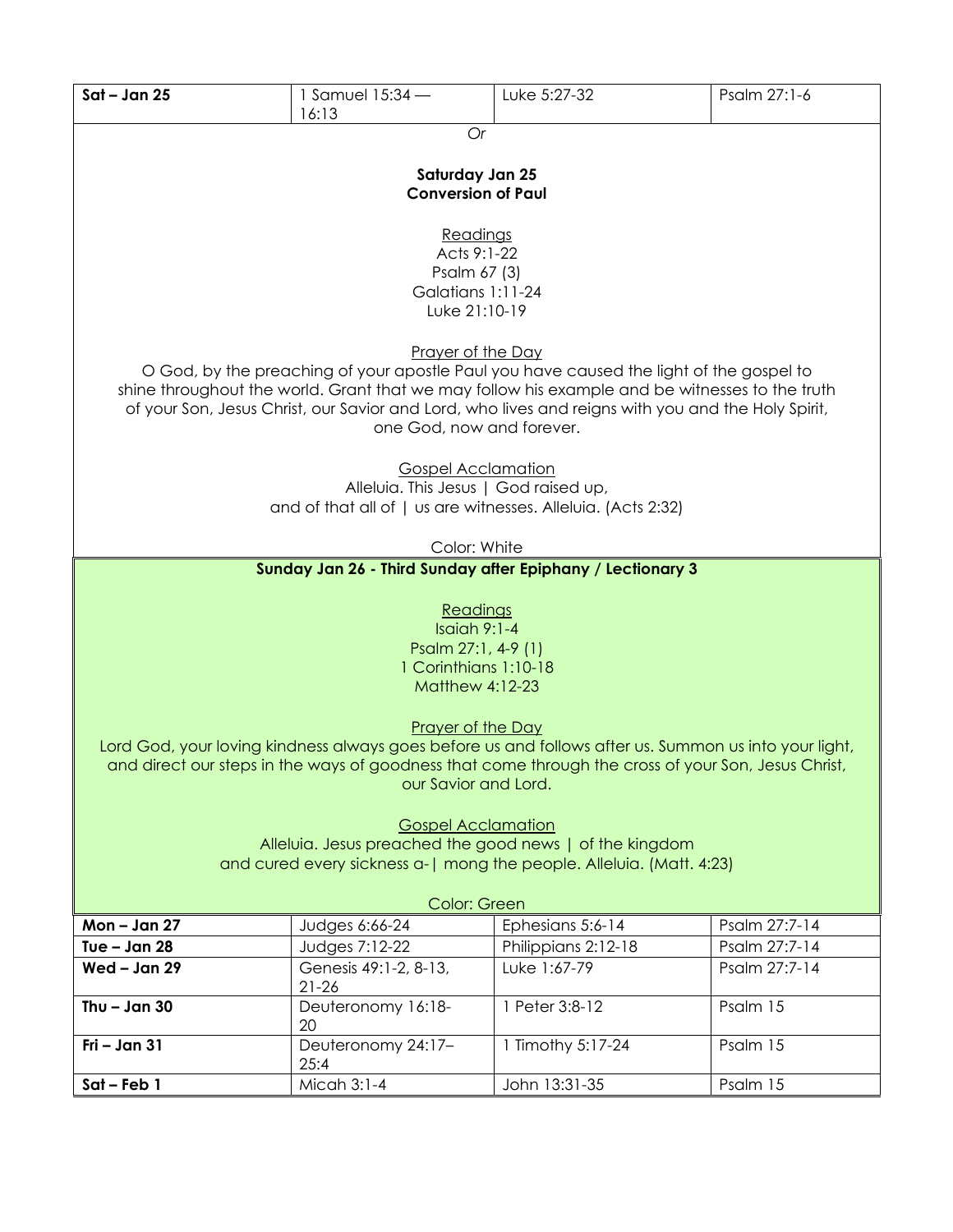Readings Malachi 3:1-4 Psalm 84 (1) or Psalm 24:7-10 (7) Hebrews 2:14-18 Luke 2:22-40 Prayer of the Day

**Sunday Feb 2 Presentation of Our Lord**

Almighty and ever-living God, your only-begotten Son was presented this day in the temple. May we be presented to you with clean and pure hearts by the same Jesus Christ, our great high priest, who lives and reigns with you and the Holy Spirit, one God, now and forever.

> Gospel Acclamation Alleluia. My eyes have seen | your salvation, which you have prepared in the presence | of all peoples. Alleluia. (Luke 2:30-31)

> > Color: White

*Or*

#### **Sunday Feb 2 – Fourth Sunday after Epiphany / Lectionary 4**

Readings Micah 6:1-8 Psalm 15 (1) 1 Corinthians 1:18-31 Matthew 5:1-12

#### Prayer of the Day

Holy God, you confound the world's wisdom in giving your kingdom to the lowly and the pure in heart. Give us such a hunger and thirst for justice, and perseverance in striving for peace, that in our words and deeds the world may see the life of your Son, Jesus Christ, our Savior and Lord.

> Gospel Acclamation Alleluia. Rejoice and be glad, for your reward in great in heaven. Alleluia. (Matt. 5:12)

| Color: Green    |                      |               |                   |
|-----------------|----------------------|---------------|-------------------|
| Mon $-$ Feb $3$ | Ruth 1:1-18          | Philemon 1-25 | Psalm 37:1-17     |
| Tue – Feb $4$   | Ruth 2:1-16          | James 5:1-6   | Psalm 37:1-17     |
| Wed – Feb $5$   | Ruth 3:1-13; 4:13-22 | Luke 6:17-26  | Psalm 37:1-17     |
| Thu – Feb $6$   | Deuteronomy 4:1-14   | John $5:1-5$  | Psalm 112:1-9[10] |
| $Fri - Feb 7$   | Isaiah 29:1-12       | James 3:13-18 | Psalm 112:1-9[10] |
| $Sat$ – Feb 8   | Isaiah 29:13-16      | Mark 7:1-8    | Psalm 112:1-9[10] |

#### **Sunday Feb 9 – Fifth Sunday after Epiphany / Lectionary 5**

Readings Isaiah 58:1-9a [9b-12] Psalm 112:1-9 [10] (4) 1 Corinthians 2:1-12 [13-16] Matthew 5:13-20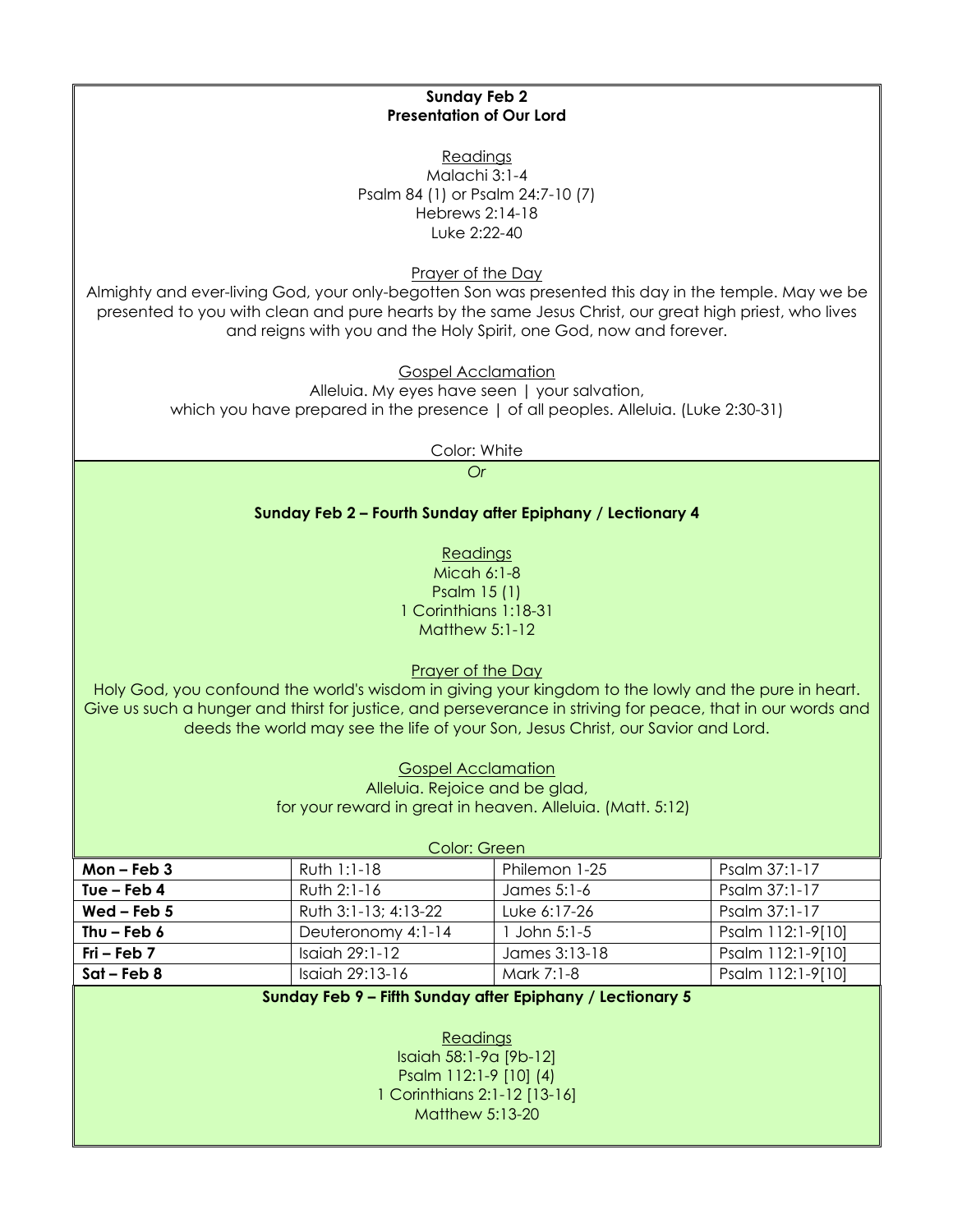| <b>Prayer of the Day</b><br>Lord God, with endless mercy you receive the prayers of all who call upon you. By your Spirit show us<br>the things we ought to do, and give us the grace and power to do them, through Jesus Christ,<br>our Savior and Lord. Amen.                                                                                                                                                                                                                                                                                                     |                                                                                 |                                                                       |                   |  |
|---------------------------------------------------------------------------------------------------------------------------------------------------------------------------------------------------------------------------------------------------------------------------------------------------------------------------------------------------------------------------------------------------------------------------------------------------------------------------------------------------------------------------------------------------------------------|---------------------------------------------------------------------------------|-----------------------------------------------------------------------|-------------------|--|
|                                                                                                                                                                                                                                                                                                                                                                                                                                                                                                                                                                     | <b>Gospel Acclamation</b><br>Alleluia. Jesus says, I am the light of the world; | whoever follows me will have the light of life. Alleluia. (John 8:12) |                   |  |
|                                                                                                                                                                                                                                                                                                                                                                                                                                                                                                                                                                     | Color: Green                                                                    |                                                                       |                   |  |
| Mon-Feb 10                                                                                                                                                                                                                                                                                                                                                                                                                                                                                                                                                          | 2 Kings 22:3-20                                                                 | Romans 11:2-10                                                        | Psalm 119:105-112 |  |
| Tue $-$ Feb 11                                                                                                                                                                                                                                                                                                                                                                                                                                                                                                                                                      | 2 Kings 23:1-8, 21-25                                                           | 2 Corinthians 4:1-12                                                  | Psalm 119:105-112 |  |
| $Wed$ – Feb 12                                                                                                                                                                                                                                                                                                                                                                                                                                                                                                                                                      | Proverbs 6:6-23                                                                 | John 8:12-30                                                          | Psalm 119:105-112 |  |
| Thu $-$ Feb 13                                                                                                                                                                                                                                                                                                                                                                                                                                                                                                                                                      | Genesis 26:1-5                                                                  | James 1:12-16                                                         | Psalm 119:1-8     |  |
| Fri - Feb 14                                                                                                                                                                                                                                                                                                                                                                                                                                                                                                                                                        | Leviticus 26:34-46                                                              | 1 John 2:7-17                                                         | Psalm 119:1-8     |  |
| $Sat - Feb$ 15                                                                                                                                                                                                                                                                                                                                                                                                                                                                                                                                                      | Deuteronomy 30:1-9a                                                             | <b>Matthew 15:1-9</b>                                                 | Psalm 119:1-8     |  |
| Deuteronomy 30:15-20 or Sirach 15:15-20<br>Psalm 119:1-8 (1)<br>1 Corinthians 3:1-9<br><b>Matthew 5:21-37</b><br>Prayer of the Day<br>O God, strength of all who hope in you, because we are weak mortals we accomplish nothing good<br>without you. Help us to see and understand the things we ought to do, and give us grace and power to<br>do them, through Jesus Christ, our Savior and Lord. Amen.<br><b>Gospel Acclamation</b><br>Alleluia. You are the light of the world.<br>A city set upon a hill cannot be hid. Alleluia. (Matt. 4:14)<br>Color: Green |                                                                                 |                                                                       |                   |  |
| Mon-Feb 17                                                                                                                                                                                                                                                                                                                                                                                                                                                                                                                                                          | Exodus 20:1-21                                                                  | James 1:2-8                                                           | Psalm 119:9-16    |  |
| Tue $-$ Feb 18                                                                                                                                                                                                                                                                                                                                                                                                                                                                                                                                                      | Deuteronomy 23:21-<br>24:4, 10-15                                               | James 2:1-13                                                          | Psalm 119:9-16    |  |
| Wed-Feb 19                                                                                                                                                                                                                                                                                                                                                                                                                                                                                                                                                          | Proverbs 2:1-15                                                                 | Matthew 19:1-12                                                       | Psalm 119:9-16    |  |
| Thu $-$ Feb 20                                                                                                                                                                                                                                                                                                                                                                                                                                                                                                                                                      | Exodus 22:21-27                                                                 | 1 Corinthians 10:23 -<br>11:1                                         | Psalm 119:33-40   |  |
| Fri - Feb 21                                                                                                                                                                                                                                                                                                                                                                                                                                                                                                                                                        | Leviticus 6:1-7                                                                 | Galatians 5:2-6                                                       | Psalm 119:33-40   |  |
| $Sat - Feb 22$                                                                                                                                                                                                                                                                                                                                                                                                                                                                                                                                                      | Leviticus 24:10-23                                                              | <b>Matthew 7:1-12</b>                                                 | Psalm 119:33-40   |  |
| Sunday Feb 23 - Transfiguration of Our Lord<br>Last Sunday after Epiphany<br>Readings<br>Exodus 24:12-18<br>Psalm 2 (7) or Psalm 99 (9)<br>2 Peter 1:16-21<br>Matthew 17:1-9                                                                                                                                                                                                                                                                                                                                                                                        |                                                                                 |                                                                       |                   |  |